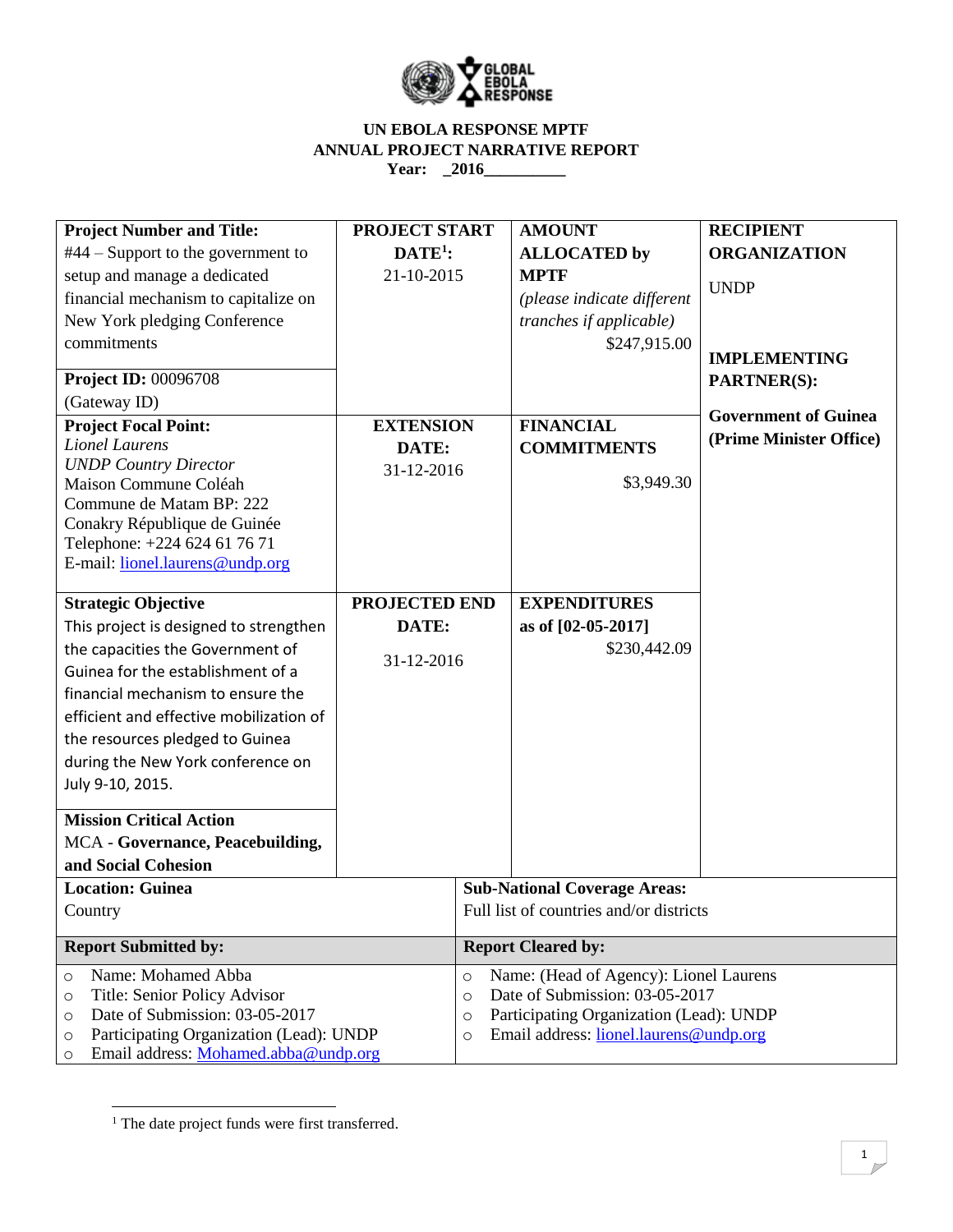

#### **UN EBOLA RESPONSE MPTF ANNUAL PROJECT NARRATIVE REPORT Year: \_2016\_\_\_\_\_\_\_\_\_\_**

| <b>OUTPUT INDICATORS</b>                                                                                                             |                    |                                                                 |                                                            |                                                                                       |                                                                            |
|--------------------------------------------------------------------------------------------------------------------------------------|--------------------|-----------------------------------------------------------------|------------------------------------------------------------|---------------------------------------------------------------------------------------|----------------------------------------------------------------------------|
| <b>Indicator</b>                                                                                                                     | Geographic<br>Area | <b>Projected</b><br><b>Target</b><br>(as per results<br>matrix) | <b>Quantitative</b><br>results for the<br>reporting period | <b>Cumulative results</b><br>since project<br>commencement<br>(quantitative)          | <b>Delivery Rate</b><br>(cumulative % of<br>projected total)<br>as of date |
|                                                                                                                                      |                    |                                                                 |                                                            | Description of the quantifiable indicator as set out in the approved project proposal |                                                                            |
| Output 1: Support provided to the Permanent Secretariat on Ebola Recovery Financing Options                                          |                    |                                                                 |                                                            |                                                                                       |                                                                            |
| <b>Ebola Recovery</b><br><b>Financing Options are</b><br>shared within the<br><b>Government and with</b><br>the Donors               |                    |                                                                 |                                                            |                                                                                       |                                                                            |
| Indicators:<br>Staff<br>of<br>Number<br>☞<br>from<br>trained<br>the<br>Permanent<br>Secretariat and<br>the<br><b>Thematic Groups</b> | <b>Nationwide</b>  | 30                                                              | 8                                                          | 24                                                                                    | 80%                                                                        |
| South South<br>☞<br>exposure visits on                                                                                               |                    | 2 Study tour for<br>4 Government<br>officials from              |                                                            |                                                                                       | 50%                                                                        |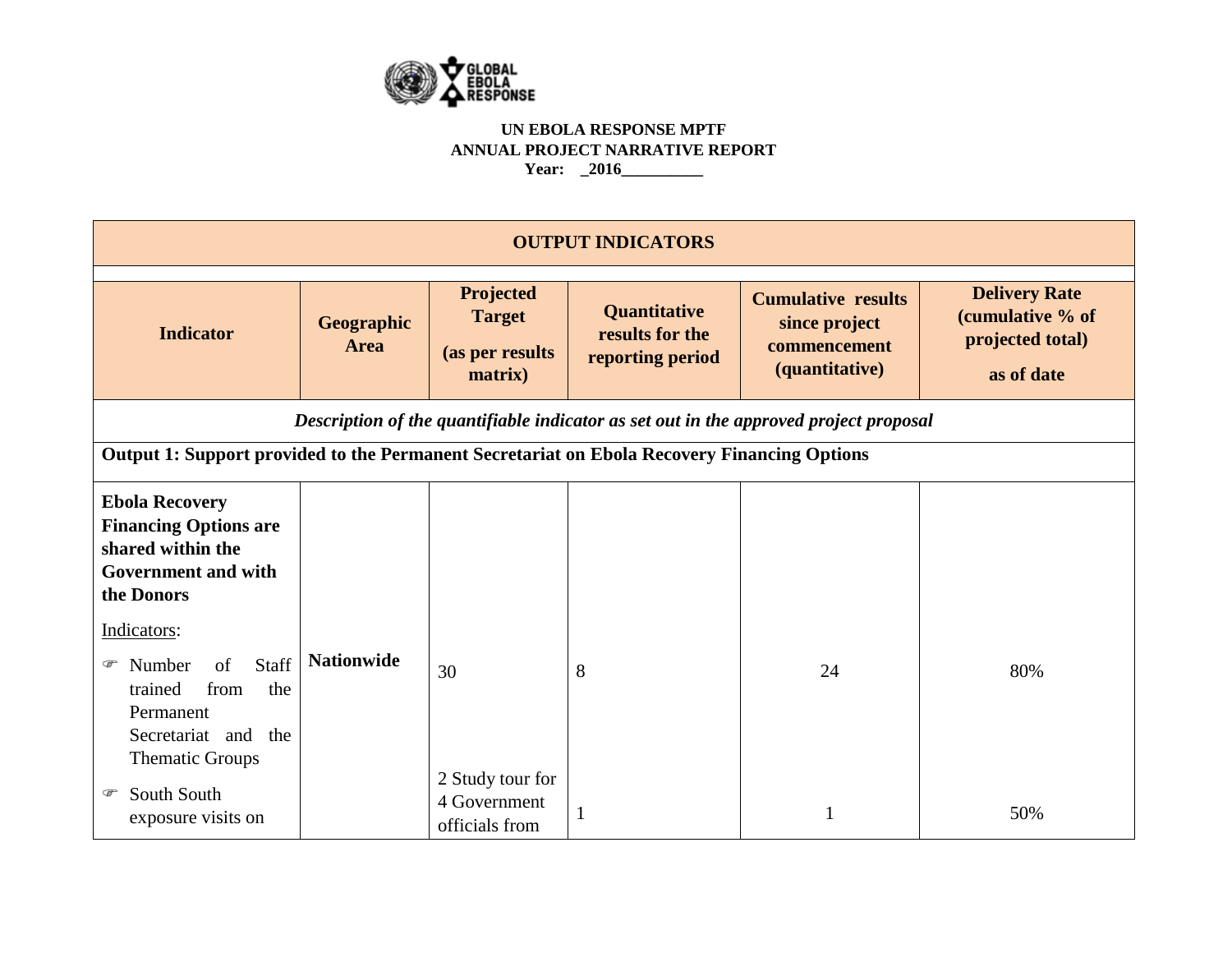

| best practices<br>experiences in<br>establishing special<br>financing windows<br>for recovery<br>strategies                                 |                   | Prime Minister<br>Office and<br>Ministry of<br>Finance                                                          |              |              |      |
|---------------------------------------------------------------------------------------------------------------------------------------------|-------------------|-----------------------------------------------------------------------------------------------------------------|--------------|--------------|------|
| Output 2: Finance mechanisms setup and operationalized                                                                                      |                   |                                                                                                                 |              |              |      |
| <b>Develop draft Terms of</b><br><b>Reference for National</b><br>Fund and negotiate<br>with donors its<br>establishment.                   | <b>Nationwide</b> |                                                                                                                 |              |              |      |
| Indicator:<br>Identify<br>the<br>☞<br>most<br>architecture<br>suitable<br>national<br>for<br>a<br>financing mechanism<br>for Ebola Recovery |                   | One<br>international<br>expert for three<br>that<br>weeks<br>comprise initial<br>consultation,<br>and<br>agreed | $\mathbf{1}$ | $\mathbf{1}$ | 100% |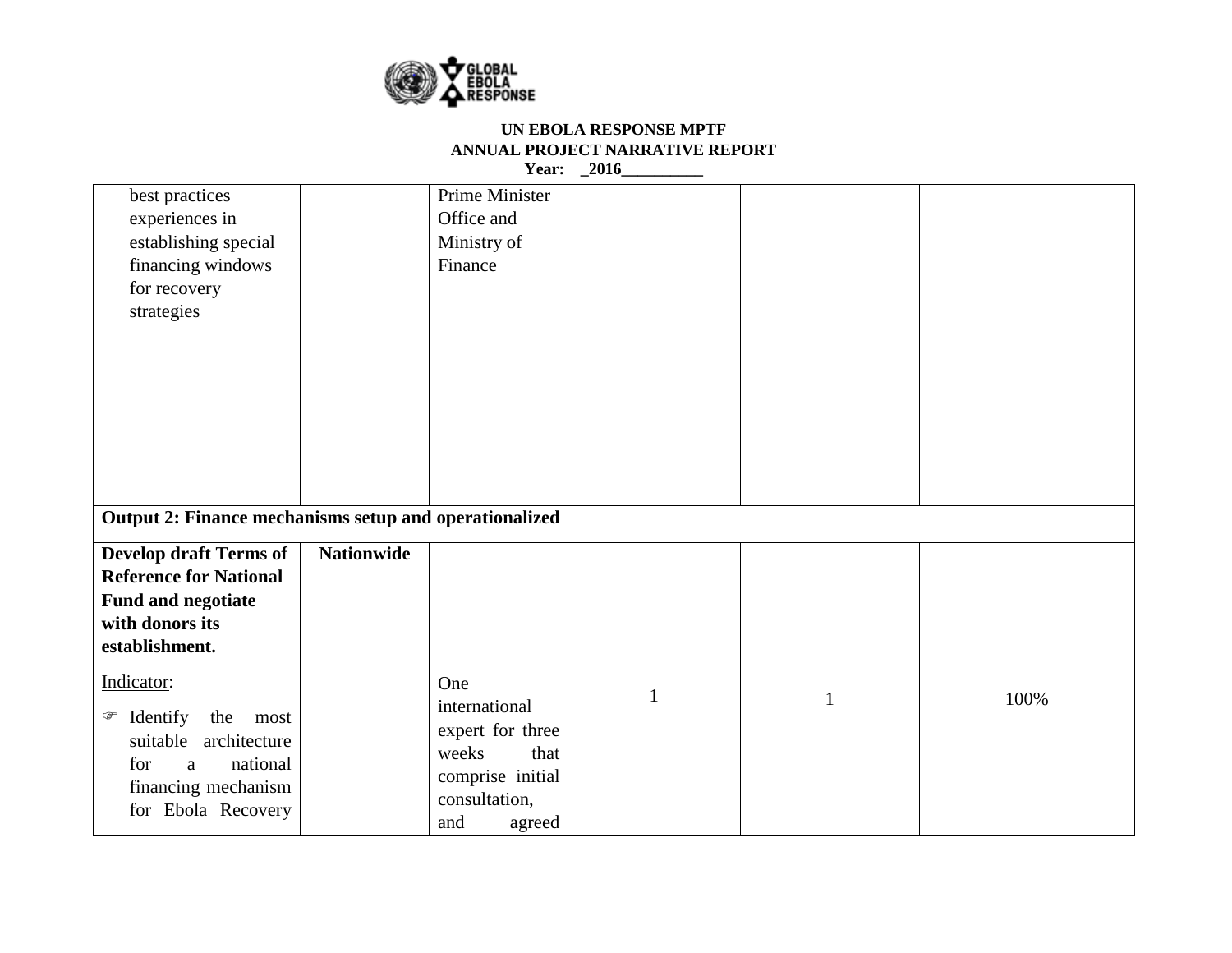

| within the Guinean<br>context<br>to<br>meet<br>Government<br>expectations<br>and<br>priorities<br>in<br>consultation<br>with<br>Development<br>Partners and based<br>on international best<br>practices |                   | design<br>and<br>architecture                                                                   |                |                |      |
|---------------------------------------------------------------------------------------------------------------------------------------------------------------------------------------------------------|-------------------|-------------------------------------------------------------------------------------------------|----------------|----------------|------|
| Support to set-up<br>Secretariat of the Pooled<br>Fund mechanism<br>Indicator:<br>Training of<br>$\circledcirc$<br><b>Technical Core Team</b><br>from the Permanent<br>Secretariat                      | <b>Nationwide</b> | <b>Technical Team</b><br>of 4 staff<br>involved full-<br>time with<br>project<br>implementation | $\mathfrak{2}$ | $\overline{2}$ | 100% |
| <b>Operational Manual</b><br>Developed and SOPs<br>Indicators:<br>The SOPs are<br>☞<br>developed with the                                                                                               | <b>Nationwide</b> | One Specialized                                                                                 |                |                |      |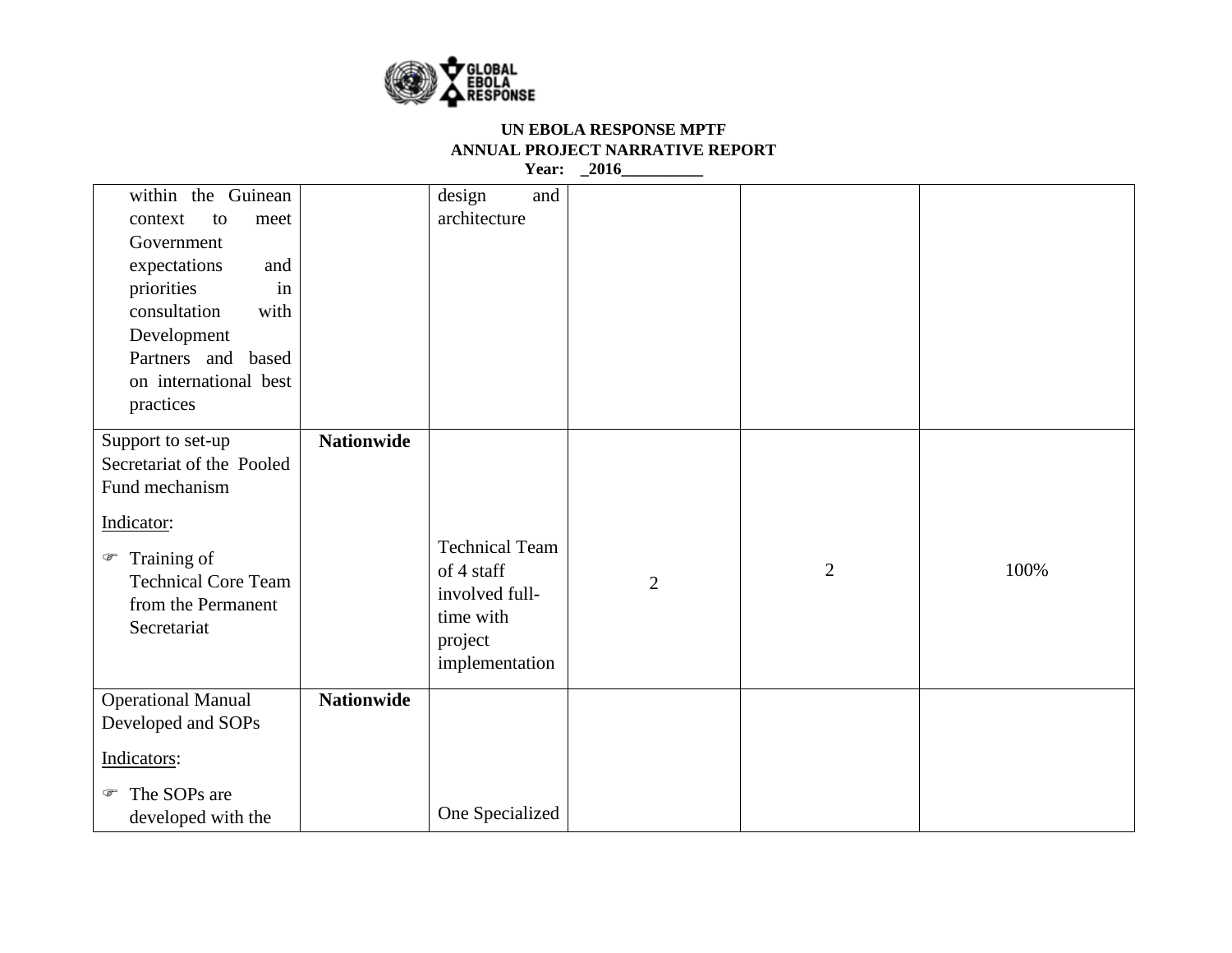

| <b>Technical Core Team</b>                                                                                                                                                                                   |                   | international and                                                                                             | $\overline{2}$   | $\overline{2}$ | 100% |
|--------------------------------------------------------------------------------------------------------------------------------------------------------------------------------------------------------------|-------------------|---------------------------------------------------------------------------------------------------------------|------------------|----------------|------|
| from the Permanent                                                                                                                                                                                           |                   | one national                                                                                                  |                  |                |      |
| Secretariat                                                                                                                                                                                                  |                   | consultants for                                                                                               |                  |                |      |
| The Technical Core<br>☞<br>Team Staff is<br>appropriately trained<br>on Strategic Planning<br>& Programme<br>Design,<br>Procurement,<br>Monitoring and<br>Evaluation                                         |                   | two months<br><b>Technical Team</b><br>of 4 staff<br>involved full-<br>time with<br>project<br>implementation | $\overline{2}$   | $\overline{2}$ | 100% |
| Trust Fund governance<br>structure, oversight and<br>components are<br>approved with the<br>donors and Fund is<br>launched<br>Indicator:<br>Number of contribution<br>agreements with<br>contributors/donors | <b>Nationwide</b> | 4 by January<br>2016                                                                                          | $\boldsymbol{0}$ | $\mathbf{0}$   | 0%   |
| <b>Output 3: Government Resource Mobilization function is strengthened</b>                                                                                                                                   |                   |                                                                                                               |                  |                |      |
| Coordination                                                                                                                                                                                                 | <b>Nationwide</b> |                                                                                                               |                  |                |      |
| mechanisms are                                                                                                                                                                                               |                   |                                                                                                               |                  |                |      |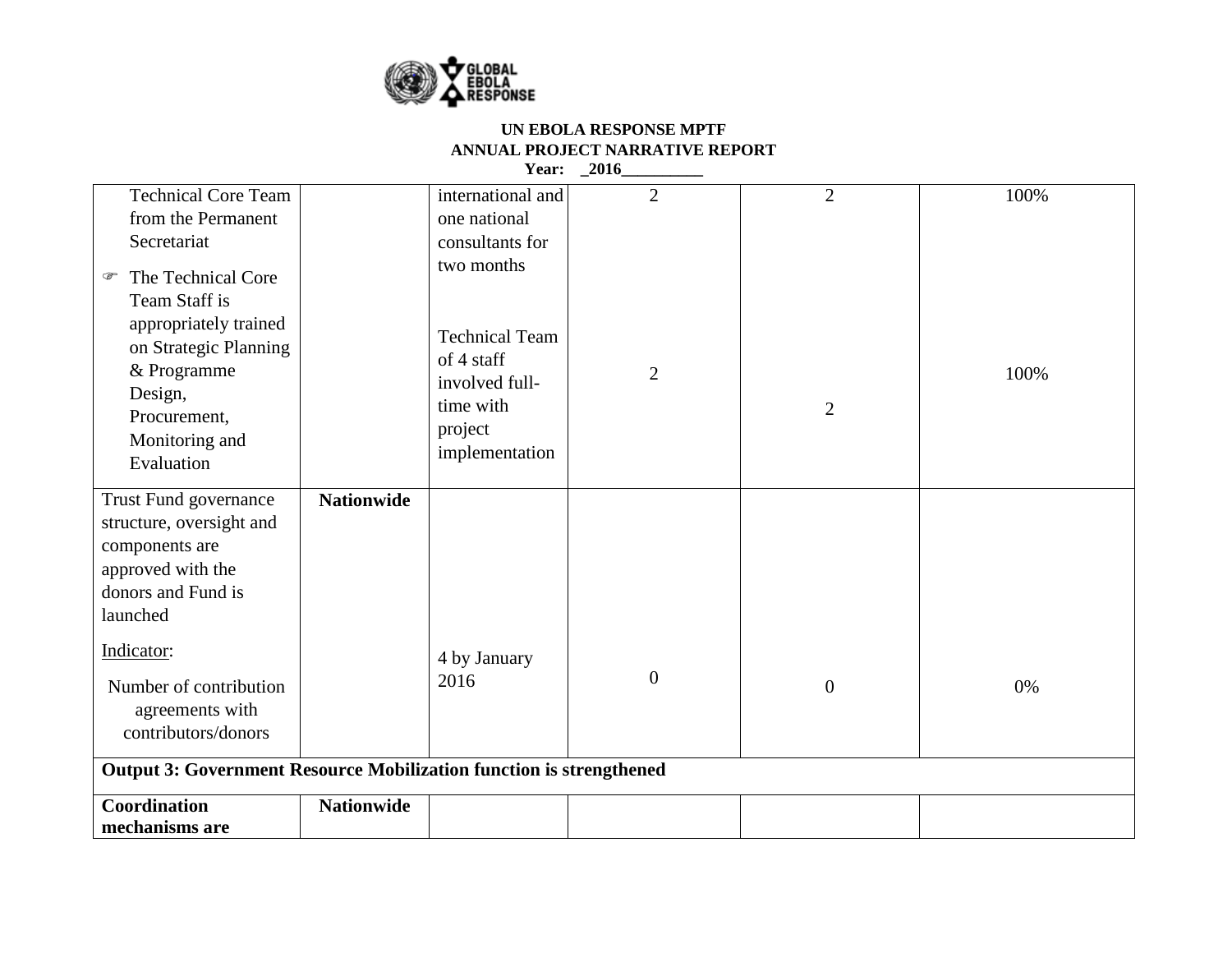

| emerging to support<br>recovery efforts and<br>are efficiently used by<br>the Coordination<br><b>Framework and its</b><br><b>Permanent Secretariat</b><br>Indicator:<br>The Permanent<br>Secretariat produces<br>a monthly brief on<br>mapping of resources<br>mobilization<br>opportunities                                 |                   | First monthly<br>brief in<br>December 2015 | 4 Briefs          | 5 Briefs                 | 33%   |
|------------------------------------------------------------------------------------------------------------------------------------------------------------------------------------------------------------------------------------------------------------------------------------------------------------------------------|-------------------|--------------------------------------------|-------------------|--------------------------|-------|
| <b>Thematic Groups</b><br>functional and Delivery<br>Unit designed within<br>the Permanent<br><b>Secretariat of the</b><br><b>Consultative</b><br><b>Framework between</b><br>the Government and<br>the Donor Community<br>Indicator:<br>• Number of Thematic<br>Groups (TG) and<br>Delivery Units (DU)<br>fully operational | <b>Nationwide</b> | 4 TG and 4 DU                              | 2 Thematic Groups | Three Thematic<br>Groups | 37,5% |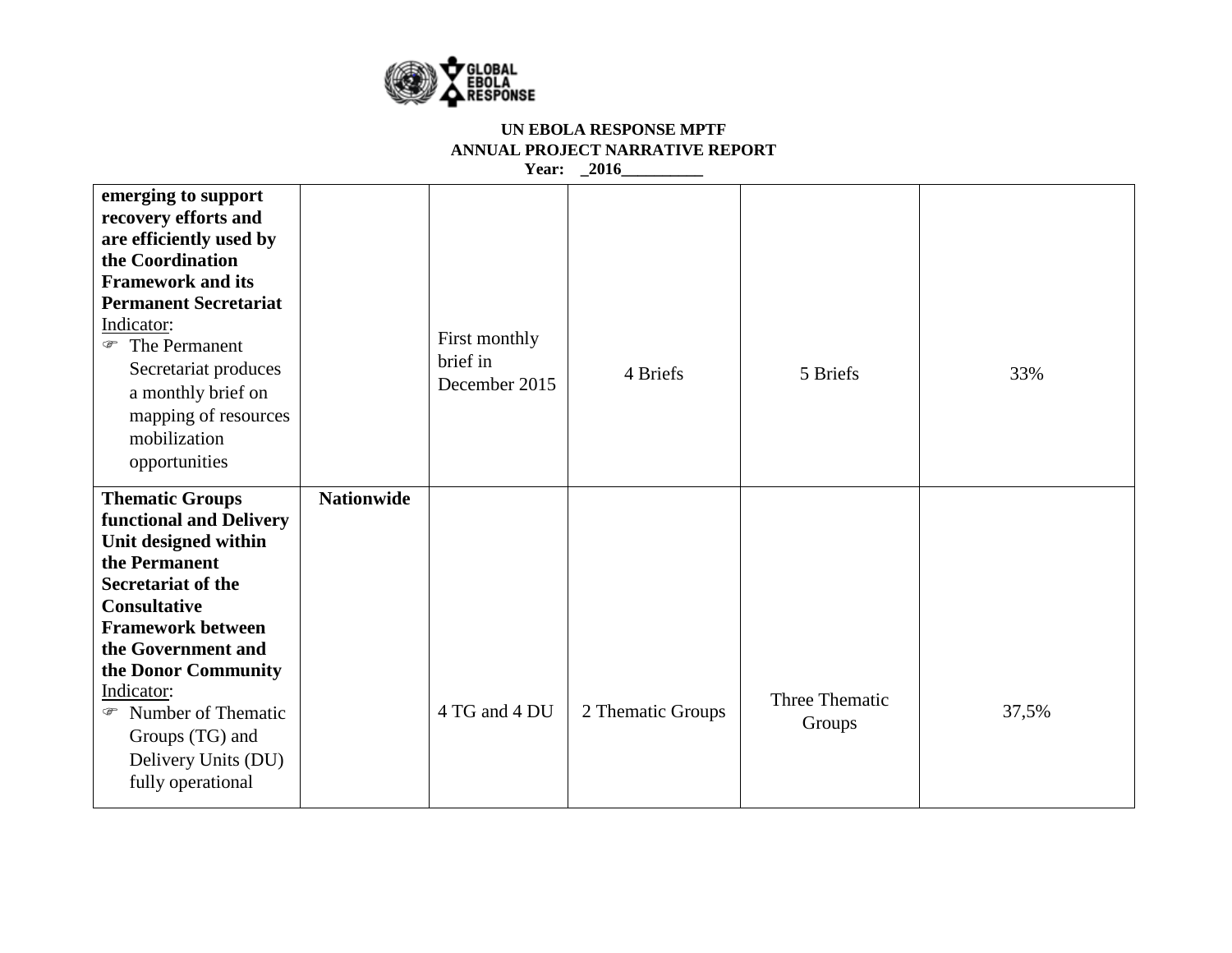

# **PROGRAMME REPORT FORMAT**

## **Current Situation and Trend**

To better coordinate the multiplicity of financing streams pledged at the July Ebola Conference, discussions took place with the Government of Guinea to assist them with aid coordination and explore the merits of establishing a dedicated financing mechanism based on best practices and international experiences. This financing mechanism would finance the national recovery strategy that provides coherence, speed and flexibility as well as full transparency and accountability.

In October 2O15, the CO submitted a proposal to the MPTFO for this project designed to strengthen the capacities of the Government of Guinea for the establishment of a financial mechanism to ensure the efficient and effective mobilization of the resources pledged to Guinea during the New York conference on July 9-10, 2015.

The Consultation Framework between the Government and the donor community *(Cadre de Concertation et de Coordination: CCC)* is meant to become the permanent National Coordination & Consultation Framework in the country. The CCC is co-chaired by the Prime Minister and the UN Resident Coordinator in Guinea and oversees the implementation of the Post Ebola Priority Action Plan while ensuring coordination between the Government and Development Partners. The CCC is supported by a Permanent Secretariat that ensures the consolidation of the contributions from the sectoral planning units and the Cluster Thematic Groups covering the different sectors of the Post Ebola Priority Action Plan. The Permanent Secretariat is chaired by the Special Advisor of the Prime Minister with membership of the Ministry of Finance.

## **Key Achievements:**

The achievements below are reported per outcome and output indicators as originally set out in the project result matrix.

- Ebola Recovery Financing Options were shared within the Government and with the Donors notably through conference call, south south cooperation, best practices sharing and capacity building sessions
- Design of the most suitable architecture for a national financing mechanism for Ebola Recovery within the Guinean context to meet Government expectations and priorities in consultation with Development Partners and based on international best practices: Guinean Post Ebola Resilience and Recovery National Trust Fund (PERRNTF)
- Agreement between Guinean Government and MPTF Office on the components of the finance mechanism (Steering Board, Trustee, Implementing entities) and finalization of the membership and responsibilities of Steering Board and Trustee
- Drafting and endorsement of the Operations Manual of PERRNTF and finalization SOPs deriving for each financing window from the architecture
- Coordination mechanisms are emerging to support recovery efforts and are efficiently used by the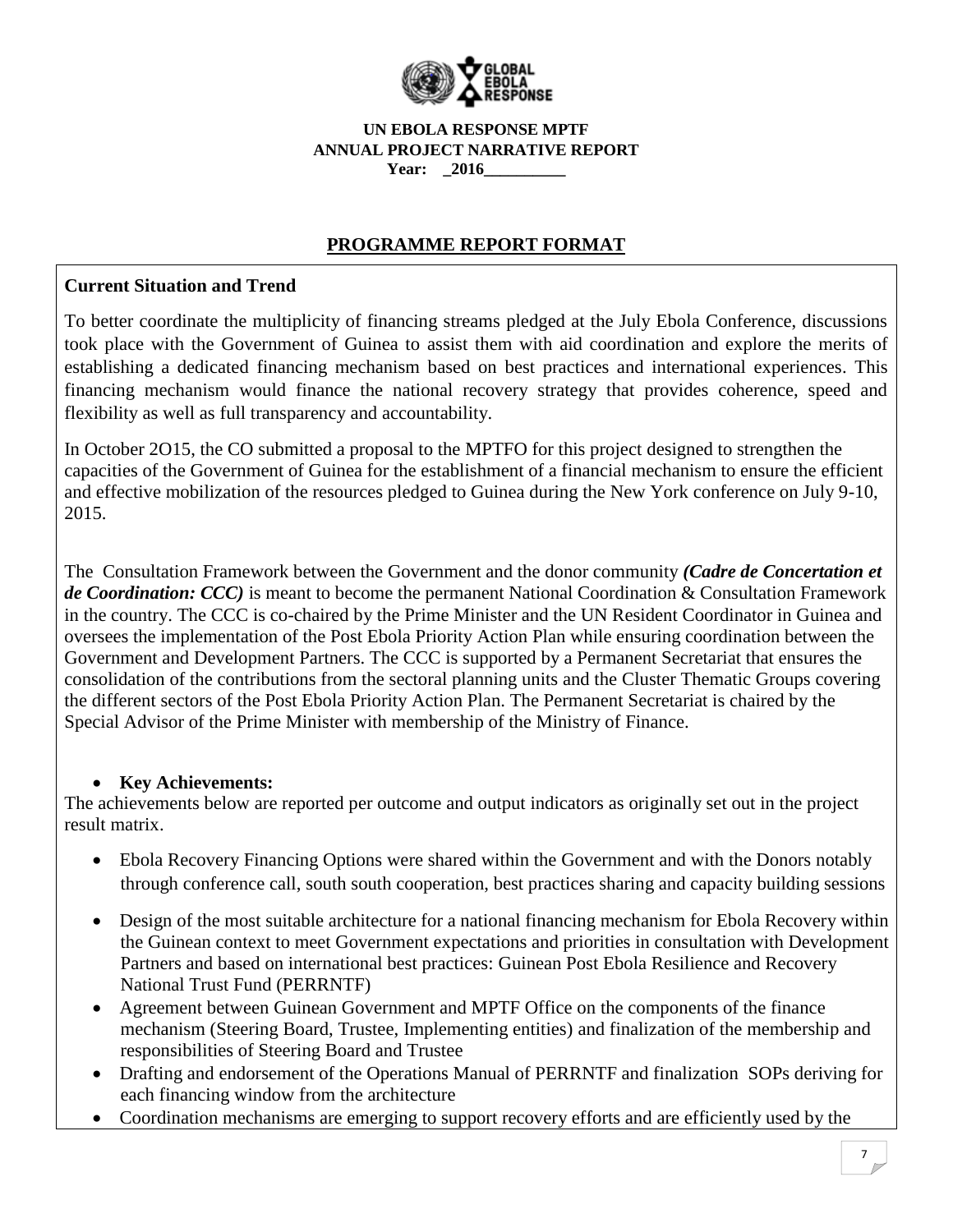

Coordination Framework and its Permanent Secretariat

- Formulation of bankable programmes to be presented under the National Trust Fund with high level of national ownership and stewardship.
- Capacity building of Technical Cell of the Permanent Secretariat with emphasis on strategic planning and programming, monitoring and evaluation and support delivery capacity of National Entities. This support included thde recruitment and financing of three national experts and one administrative assistant for six months starting June 2016.

Thanks to this project, UNDP worked closely with the Permanent Secretariat to undertake an analysis and took the lead to coordinate the UNCT positioning against each Government priority projects and identify opportunities for joint programmes. As a result, a number of streams of work have been identified and UNCT technical and advisory teams have started to work hand in hand with key ministries to formulate jointly relevant programmes that take into account institutional strengthening requirements for accountable and effective programme delivery, are aligned with sectoral strategies and plans and for which resources will be sought jointly for a subsequent joint implementation.

## **Delays or Deviations** *–*

End 2015 and early 2016, the project faced delays in its implementation due to Presidential elections and change of government. It was then deemed preferable to obtain political endorsement of the concept and official go ahead from the newly formed Government.

The political endorsement was ascertained early February 2016 when a letter signed by the Minister of Finance and Economy confirmed the Government of Guinea's support of the initiative and requested high level support to be deployed to Conakry and assist with the finalization of the most appropriate governance architecture and set up of the Funding mechanism based on international best practices and in close consultation with all Development Partners. On 12 February 2016, a response from Helen Clark was sent to the Minister of Finance and Economy confirming that this project will be instrumental to assist and that a high level expert identified by MPTFO and RBA will be deployed imminently to Conakry to assist to set up the financing mechanism.

The project implementation suffers further delays due to the weak institutional capacities in the country which conducted to allow more time for training and inclusive/participatory consultations towards the finalization of the National Trust Fund governance structure and operating procedures. Consequently, UNDP CO requested and obtained that the Project be extended twice in order to allow for finalization of its implementation.

## **Best Practice and Summary Evaluation**

The Project permitted to: (i) provide support to Guinean Government on Ebola recovery financing options; (ii) develop finance mechanisms setup including governance structure, oversight and components as well as